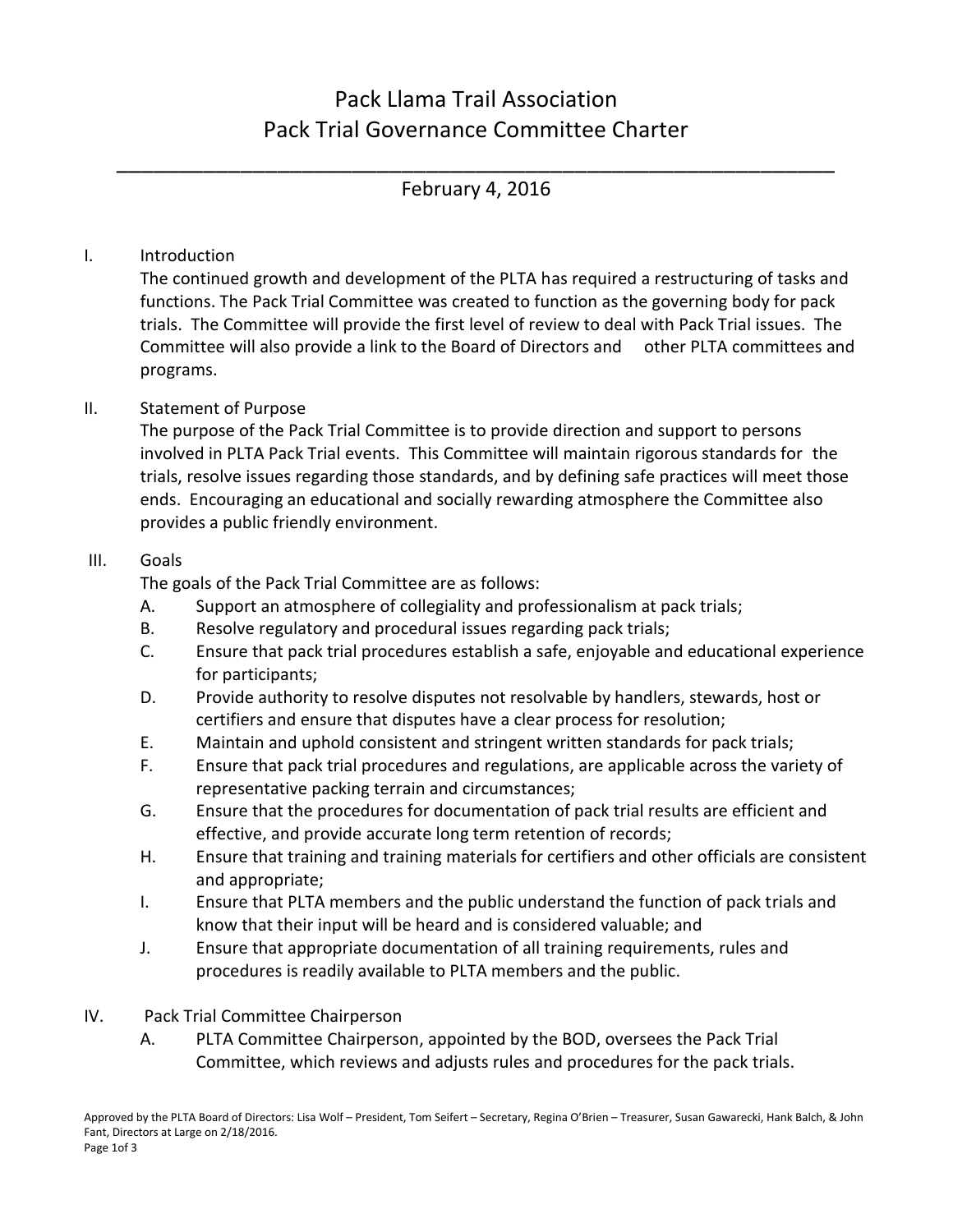- B. The PLTA Chairperson's responsibilities are as follows:
	- 1. Coordinates with PLTA President to set committee goals, objectives, priorities and agenda; and
	- 2. Provides leadership to the committee by designating duties to committee members and maintaining effective communications.
	- 3. If circumstances dictate, may also serve as Pack Trial Manager.
- V. Pack Trial Program Manager
	- A. Program Manager, Responsibilities include:
		- 1. Supports the Pack Trial Committee;
		- 2. Manages trial data;
		- 3. Interfaces with Trial Hosts;
		- 4. Sanctions trials; and
		- 5. Communicates results with PLTA Secretary and Website Administrator.

#### VI. Authority

- A. Any issue confronting the Pack Trial Committee that may affect the well-being of the PLTA or other committees and programs must be presented first; to the PLTA President, followed by the Board of Directors. The Pack Trial Committee will, to the best of their ability, attempt to reconcile all "Pack Trial" issues that emerge while, at all times, keeping the President apprised of issues.
- B. The Pack Trial Committee Chairperson will coordinate with other PLTA Committee Chairpersons to maintain administrative consistency. Any and all proposals by individuals for changes to the pack trials will route through the Pack Trial Committee. After consideration by the Committee, proposals will be routed to the Board of Directors for definitive action as is appropriate. The Pack Trial Committee will be responsible for considering issues and providing options for resolution and the improvement of Pack Trials.

#### VIII. Members

A. Committee Members

The recommended number of members is  $6 - 10$  will provide a diverse enough group to balance responsibilities and ensure a broad scope of thought, ideas, and opinions.

- B. Committee Member Obligations
	- Throughout the year, Committee members will be asked for their opinion and analysis of issues. Any member who finds the obligations too demanding may depart the committee after giving a minimum of a two week notice to the Chairperson. If Committee members are unwilling to adequately participate they may be asked by the Committee Chair to resign. One avenue of sharing will be the Yahoo Pack Trial group site at PLTA packTrials@yahoo.com. Members are required to gain access to and participate in discussions on the site.